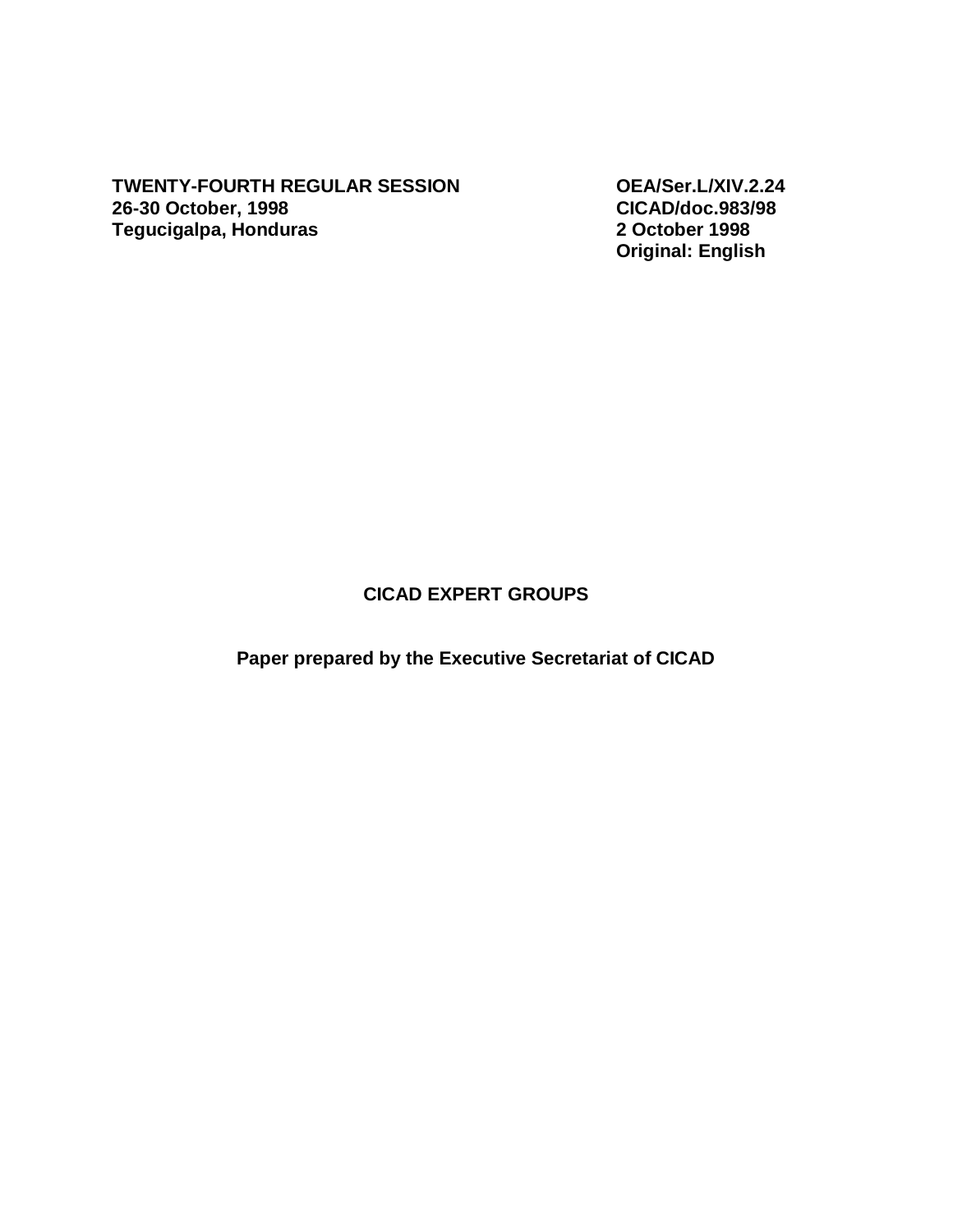## CICAD Expert Groups

 Over the last nine years, the Commission has created a number of Expert Groups to address specific issues related to different drug control topics. The first Expert Group, on Precursor Chemical Control, was constituted in 1989, to draw up Model Regulations in conformance with Article 12 of the 1988 Vienna Convention. The Expert Group on Money Laundering Control was formed in 1990, again with a mandate to draw up Model Regulations to control money laundering, also within the framework of the Vienna Convention. Both of these Groups produced Model Regulations, which were approved by the Commission and recommended to member states by the OAS General Assembly for adoption into national law. The impact has been significant: for example, provisions of the Model Regulations on Money Laundering have been adopted by more than twenty countries, and legislation is pending in several more.

 In 1996, new Expert Groups were formed on Arms Control and Demand Reduction and finally, in 1997, the Commission constituted an Expert Group on Alternative Development. Again, these Expert Groups have been productive: for example, the Expert Group on Arms Control produced the implementing regulations for the Inter-American Convention on the Control of Firearms, simultaneously with the approval of the Convention, the first time this has been achieved.

 The organization, procedures and financing of these Expert Groups have grown through custom and practice and, while their existence was formally provided for in Article 22 of the amended CICAD Regulations (adopted in 1996),<sup>1</sup> the details of their financing have not been established.

 The Executive Secretariat of CICAD, at the prompting of several countries members of Expert Groups, thus proposes for discussion by the Commission at its twenty-fourth regular session some common guidelines under which all CICAD Expert Groups would henceforth function, recognizing, however, that each Expert Group shall determine its internal operations. These proposed guidelines draw on, inter alia, the mandate for the Expert Group on Demand Reduction approved by the Commission at its twentieth regular session (Buenos Aires, Argentina, October 1996), the practices followed by the various Expert Groups, the Statute and Regulations of the Commission, the General Standards to Govern the Operations of the General Secretariat of the OAS, and pertinent resolutions of the OAS General Assembly, including resolutions on the Regular Fund budget, and the availability of funds.

 $\overline{a}$ 

<sup>1</sup> **Article 22**

The expert groups of CICAD referred to in these Regulations are advisory bodies of the Commission and their functions and mandates are established, amended and ended by the Commission. Such expert groups, however, shall determine their internal operation and manner of carrying on business provided these are consistent with the CICAD Statute, these Regulations and the Rules of Procedure of the Permanent Council of the Organization.

The expert groups and their members shall be responsible for the expenses they incur for their meetings unless other funds are available for this purpose.